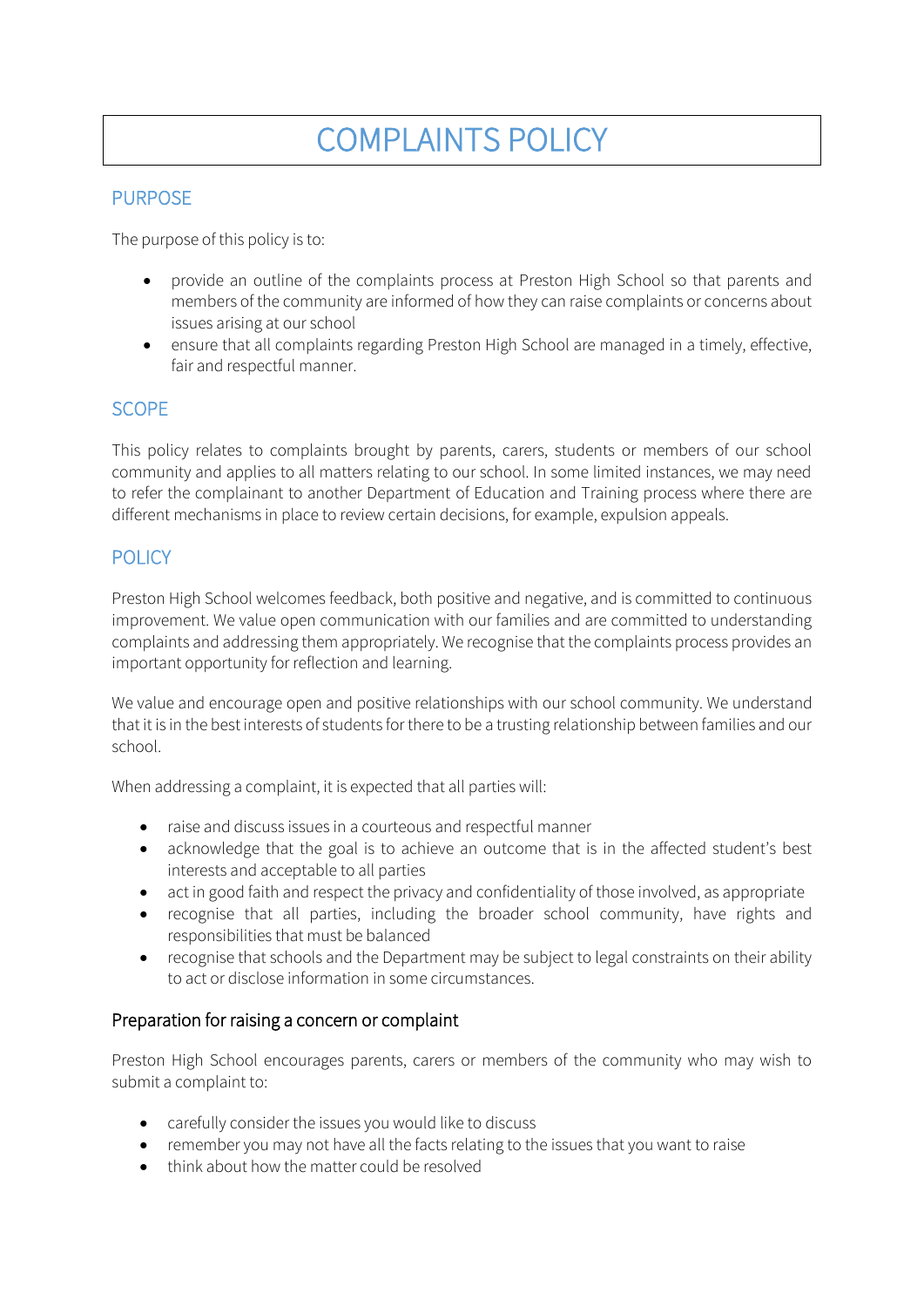• be informed by checking the policies and guidelines set by the Department and Preston High School (see "Further Information and Resources" section below).

## Complaints process

Preston High School is always happy to discuss with parents/carers and community members any concerns that they may have. Concerns in the first instance should be directed to the Teacher managing the relevant curriculum or other program. Where possible, our staff work with you to ensure your concerns are appropriately addressed.

Where concerns cannot be resolved in this way, parents or community members may wish to make a formal complaint to the Principal, who may nominate a relevant and appropriate member of the leadership team to follow up the complaint.

If you would like to make a formal complaint, in most cases, depending on the nature of the complaint raised, our school will first seek to understand the issues and will then convene a resolution meeting with the aim of resolving the complaint together. The following process will apply:

- 1. Complaint received: Please either email, telephone or arrange a meeting through the front office with the Assistant Principal or Principal, to outline your complaint so that we can fully understand what the issues are. We can discuss your complaint in a way that is convenient for you, whether in writing, in person or over the phone.
- 2. Information gathering: Depending on the issues raised in the complaint, the Principal, Assistant Principal or nominee may need to gather further information to properly understand the situation. This process may also involve speaking to others to obtain details about the situation or the concerns raised.
- 3. Response: Where possible, a resolution meeting will be arranged with the Assistant Principal or Principal to discuss the complaint with the objective of reaching a resolution satisfactory to all parties. If after the resolution meeting we are unable to resolve the complaint together, we will work with you to produce a written summary of the complaint in the event you would like to take further action about it. In some circumstances, the Principal may determine that a resolution meeting would not appropriate. In this situation, a response to the complaint will be provided in writing.
- 4. Timelines: Preston High School will acknowledge receipt of your complaint as soon as possible (usually within 48 hours) and will seek to resolve complaints in a timely manner. Depending on the complexity of the complaint, Preston High School may need some time to gather enough information to fully understand the circumstances of your complaint. We will endeavour to complete any necessary information gathering and hold a resolution meeting where appropriate within 10 working days of the complaint being raised. In situations where further time is required, Preston High School will consult with you and discuss any interim solutions to the dispute that can be put in place.

#### Resolution

Where appropriate, Preston High School may seek to resolve a complaint by:

- mutually identifying or clarifying areas of misunderstanding or disagreement
- an apology or expression of regret